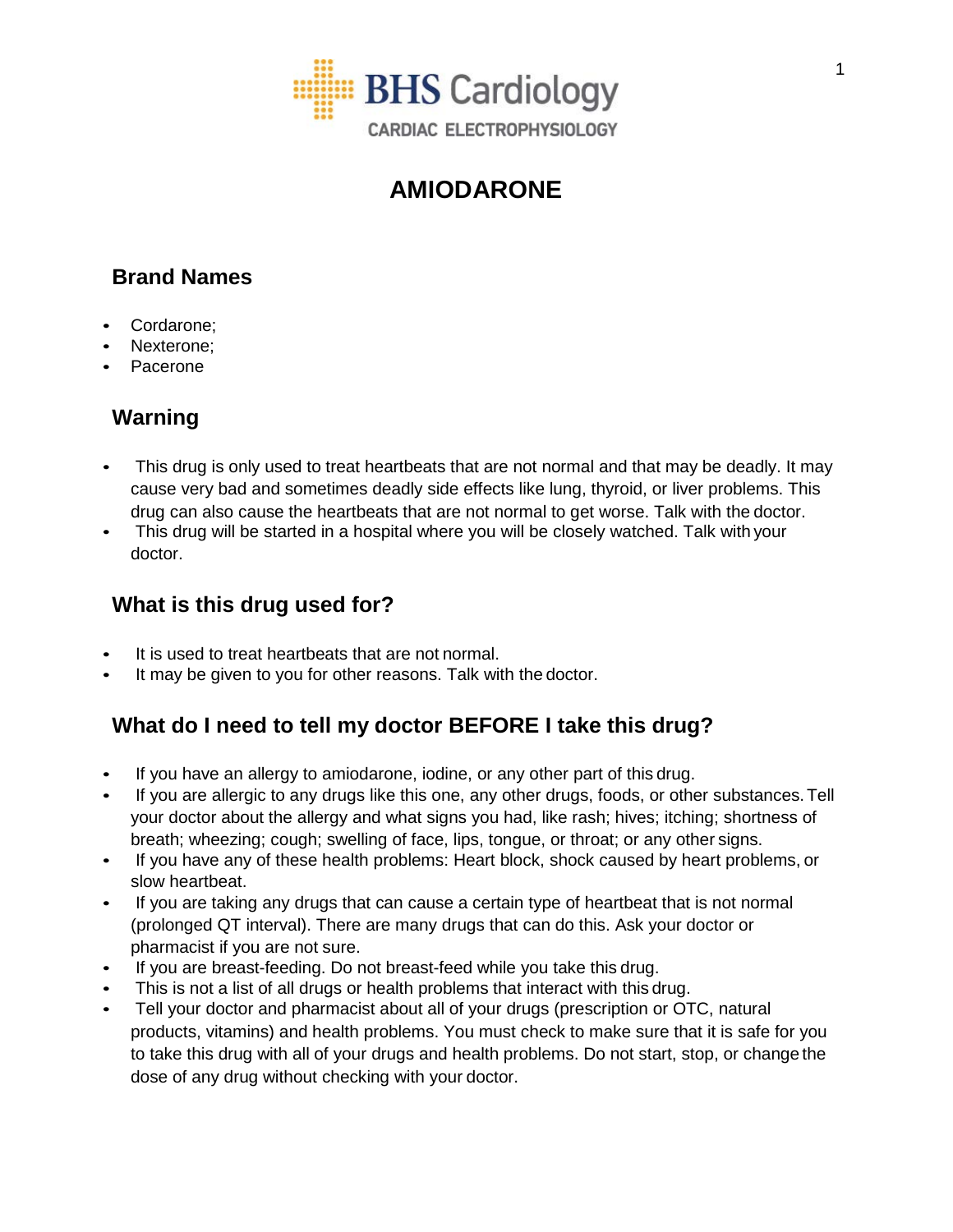

#### **What are some things I need to know or do while I take this drug?**

- Tell all of your health care providers that you take this drug. This includes your doctors, nurses, pharmacists, and dentists.
- To lower the chance of feeling dizzy or passing out, rise slowly over a few minutes when sitting or lying down. Be careful climbing stairs.
- Have blood work checked as you have been told by the doctor. Talk with the doctor.
- You will need an ECG before starting this drug and during treatment. Talk with your doctor.
- Low blood pressure has happened with this drug. Sometimes this has been deadly. Talk with the doctor.
- Check blood pressure and heart rate as the doctor has told you. Talk with the doctor.
- Have your heart and lung function checked. Talk with your doctor.
- Have an eye exam as you have been told by your doctor.
- Slow heartbeat and the need to get a pacemaker have happened when amiodarone was given with sofosbuvir and certain other hepatitis C drugs. Sometimes, this has been deadly. If you also take drugs for hepatitis C, talk with your doctor.
- This drug may affect how much of some other drugs are in your body. If you are taking other drugs, talk with your doctor. You may need to have your blood work checked more closely while taking this drug with your other drugs.
- If you have a defibrillator or pacemaker, talk with your doctor.
- Avoid grapefruit and grapefruit juice.
- If loose stools (diarrhea) or throwing up happens, you will need to make sure to avoid dehydration and electrolyte problems. Talk with the doctor.
- A very bad eye problem has rarely happened with this drug. This may lead to a change in eyesight and sometimes loss of eyesight, which may not come back. Talk with the doctor.
- You may get sunburned more easily. Avoid sun, sunlamps, and tanning beds. Use sunscreen and wear clothing and eyewear that protects you from the sun.
- This drug stays in your body for weeks or months even after you stop it. Before you start taking other drugs, be sure to tell your doctor and pharmacist that you have taken this drug.
- If you are 65 or older, use this drug with care. You could have more side effects.
- This drug may cause harm to the unborn baby if you take it while you are pregnant. If you are pregnant or you get pregnant while taking this drug, call your doctor right away.

#### **What are some side effects that I need to call my doctor about?**

- **WARNING/CAUTION:** Even though it may be rare, some people may have very bad and sometimes deadly side effects when taking a drug. Tell your doctor or get medical help right away if you have any of the following signs or symptoms that may be related to a very bad side effect:
- Signs of an allergic reaction, like rash; hives; itching; red, swollen, blistered, or peelingskin with or without fever; wheezing; tightness in the chest or throat; trouble breathing or talking; unusual hoarseness; or swelling of the mouth, face, lips, tongue, or throat.
- Signs of liver problems like dark urine, feeling tired, not hungry, upset stomach or stomach pain, light-colored stools, throwing up, or yellow skin or eyes.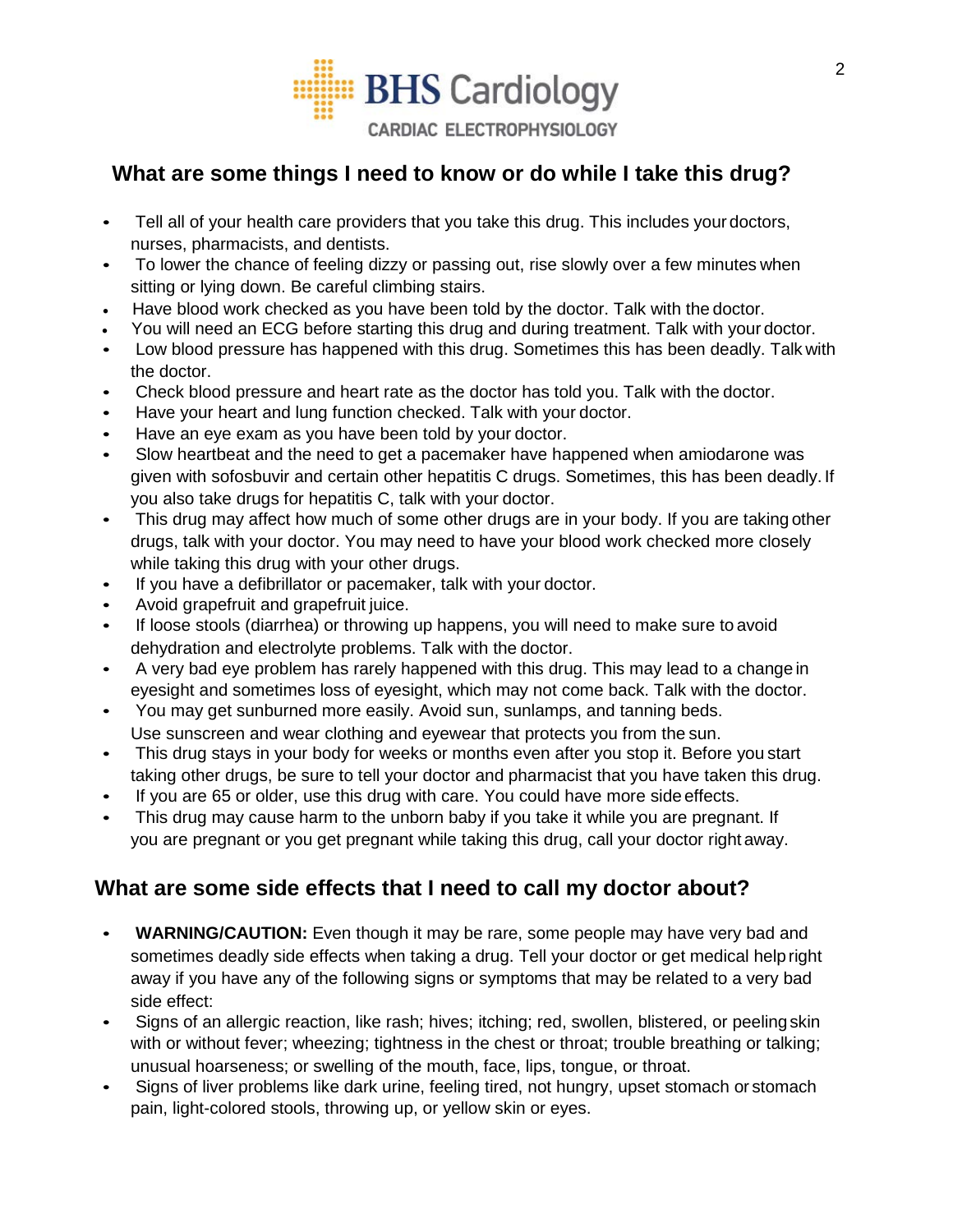

- Signs of lung or breathing problems like shortness of breath or other trouble breathing, cough, or fever.
- Signs of thyroid problems like a change in weight without trying, feeling nervousand excitable, feeling restless, feeling very weak, hair thinning, low mood (depression), neck swelling, not able to focus, not able to handle heat or cold, period (menstrual) changes, shakiness, or sweating.
- Change in balance.
- Shakiness, trouble moving around, or stiffness.
- Blue or gray skin color.
- Coughing up blood.
- Chest pain or pressure.
- A burning, numbness, or tingling feeling that is not normal.
- Fast or slow heartbeat.
- A new or worse heartbeat that does not feel normal.
- Change in eyesight, eye pain, or very bad eye irritation.
- If bright lights bother your eyes.
- Not able to pass urine or change in how much urine is passed.
- Very bad dizziness or passing out.
- Trouble controlling body movements.
- Joint pain.
- Muscle pain or weakness.
- Shortness of breath, a big weight gain, swelling in the arms or legs.
- Any unexplained bruising or bleeding.
- A very bad skin reaction (Stevens-Johnson syndrome/toxic epidermal necrolysis) may happen. It can cause very bad health problems that may not go away, and sometimes death. Get medical help right away if you have signs like red, swollen, blistered, or peeling skin (with or without fever); red or irritated eyes; or sores in your mouth, throat, nose, or eyes.

#### **What are some other side effects of this drug?**

- All drugs may cause side effects. However, many people have no side effects or onlyhave minor side effects. Call your doctor or get medical help if any of these side effects or any other side effects bother you or do not go away:
- Hard stools (constipation).
- Upset stomach or throwing up.
- Feeling tired or weak.
- Not hungry.
- These are not all of the side effects that may occur. If you have questions about side effects, call your doctor. Call your doctor for medical advice about side effects.
- You may report side effects to your national health agency.

## **How is this drug best taken?**

• Use this drug as ordered by your doctor. Read all information given to you. Followall instructions closely.